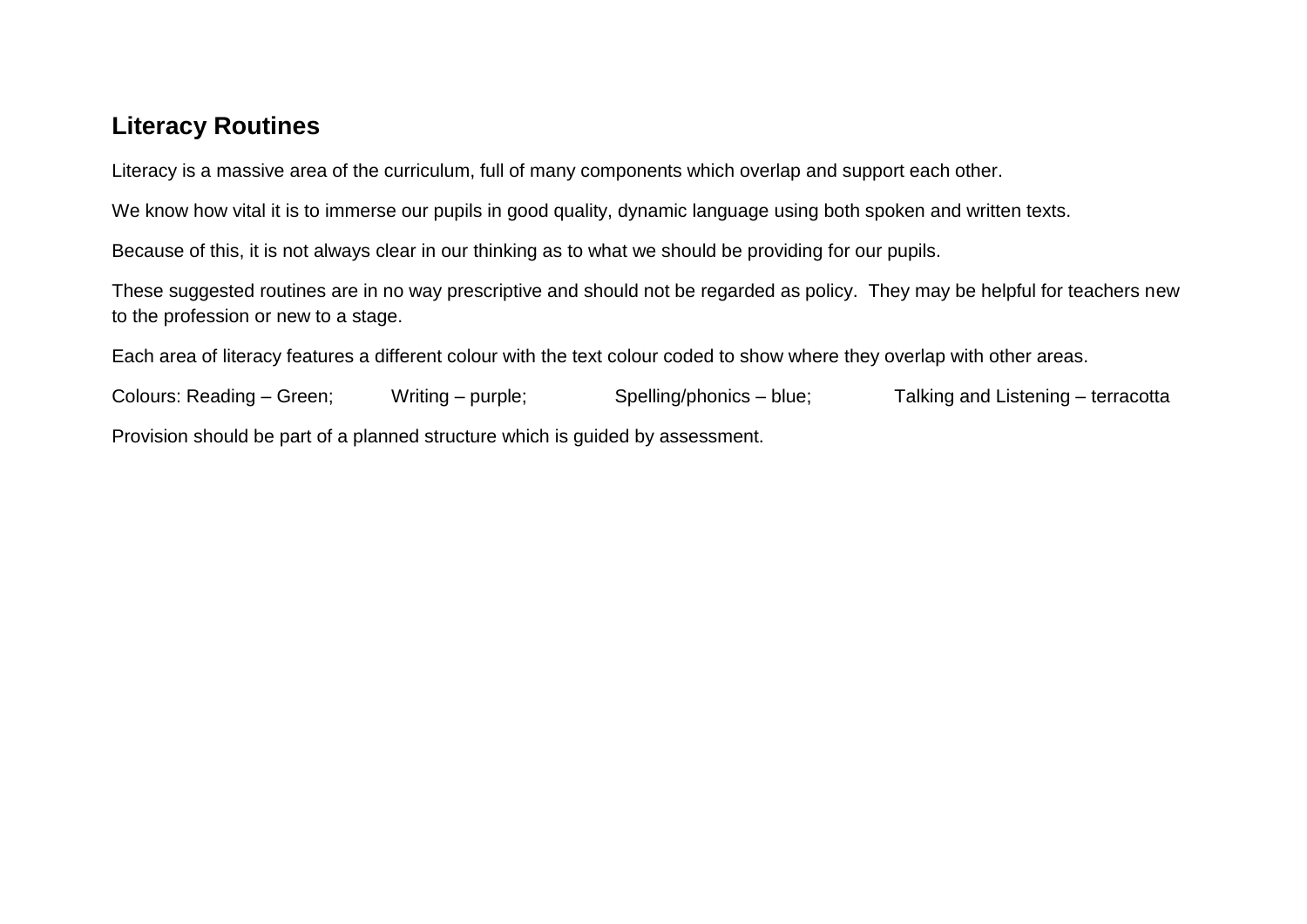**Hear Text Read** – Adult or children reading **Class shared reading** (once a week – about 45 mins) Through enlarged text shared text look at:

- Punctuation
- Grammar
- Spelling
- Writer's craft
- Vocabulary
- Comprehension strategies Prediction, monitoring, questioning, summarising, visualising, making connections

**Daily Spelling work** Work from hearing to seeing **Monday** - Hear it and say it! Stretch it and count it! Write it and mean it! And put it in a sentence **Tuesday** - Syllables and rhymes

 $\ln \frac{h}{h}$  in  $\ln \frac{h}{h}$  iv = 4 syllables

**Wednesday** – Parts of speech **Thursday** - Roots and Shoots **Friday** - Apply and assess

#### Link phonics into:

- Handwriting
- Vocabulary
- Reading (decoding)
- Spelling (encoding)

**Read across the curriculum** – Fiction and nonfiction

**Figure of Speech Calendar (daily: 3-5 mins) General knowledge calendar (daily: 3-5 mins)**

**Hear reading** – Reading with a shoulder partner to research information.

**Speed reading texts** (for those who need help with fluency). This could be done with a more

# **Reading** First Level Weekly routines

#### **Reading to Self**

Teacher and pupils read silently. Teacher models good concentration skills.

able pupil or a PSA.

Begin with a short spell of reading and then extend by around 30 secs a day. This helps to build stamina in readers. Encourage the reading of different genres and the sharing of book reviews.

#### **Weekly Poem**

Begin by modelling reading, talking about vocabulary and meaning, making connections. Over the week encourage pupils to take part in an animated way. Perform where possible.

**Daily Reading to others Group guided reading** or 1-1 (two or three times a week) Set learning intentions:

- Fluency
- Comprehension strategy

Use Heurisko Cards or **Reciprocal Reading** Cards etc. Try to balance fiction with nonfiction.

#### **Shoulder partner reading**

(daily) – story strips and sharing guided readers or reading for enjoyment books. **Read across the curriculum.**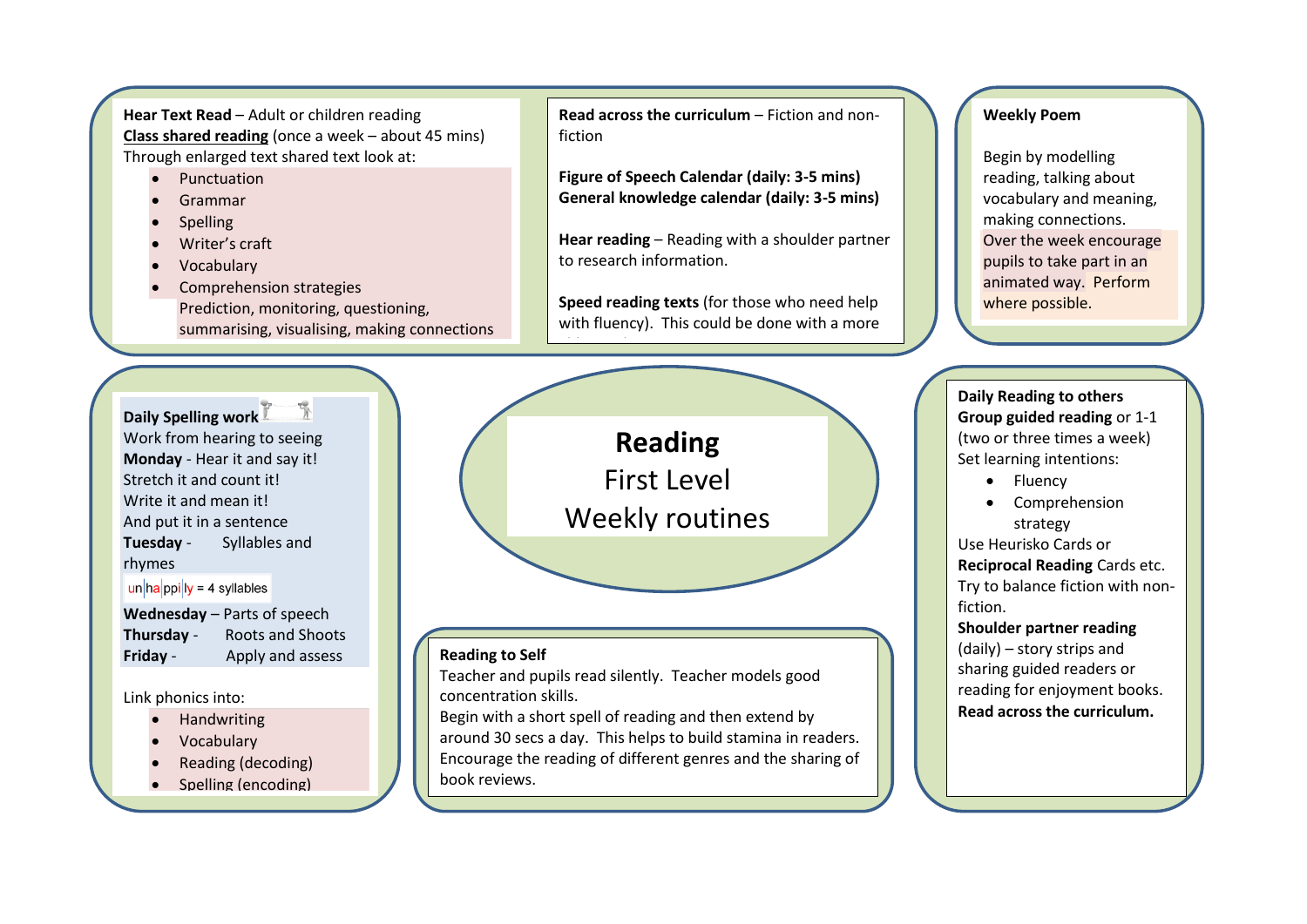**The Language of Writing** (every day rehearse part of the structure)

Children must hear stories before they can write them. Using the three big ideas, take pupils over a course of days from hearing the story, to mapping the story, to retelling the story and on to writing the story.

- Imitation knowing stories, rhymes and texts
- Innovation creative new versions
- Independent application making up new stories/text

**Touch on all areas of writing** as you work towards one finished piece. Not necessarily in one week.

## **Handwriting** - Daily Handwriting is an important skill to practice to automaticity. Use phonic and spelling lessons to reinforce spelling patterns in speed handwriting exercises.

If a child can:

- Form letters correctly
- Leave spaces between words
- Write from left to right
- Write quickly
- Have a good bank of known spellings

…it leaves more thinking space for composition and encoding.

#### **Phonics/Spelling**

Give phonics high priority. Phonics liberates fluency in writing! Teach phonics for spelling and reading. With spelling always work from sound to print.

When reading work from print to sound. Use the code chart as a reference tool.

#### **Poem for the week**

Begin by modelling reading, talking about vocabulary and meaning, making connections. Over the week encourage pupils to take part in an animated way. Perform poems where possible.

#### **Play to write**

Have props, story cards, story cubes, dressing up clothes etc available for children to use to act out and tell oral stories.

Have a writing table with pencils and paper available for fun, spontaneous writing.

#### **Talk to write**

Take every opportunity possible working on vocabulary and sentence structure to:

- Model
- Recast
- Fxtend

Develop vocabulary and sentence structure while teaching phonics, asking comprehension questions and when a child is talking to you.

**Shared Writing** (possible daily opportunities) Teacher models writing on the board

think out loud and asking for suggestions. This can include text structure, punctuation and spelling. Write across the curriculum.

**Writing** First Level Weekly Routines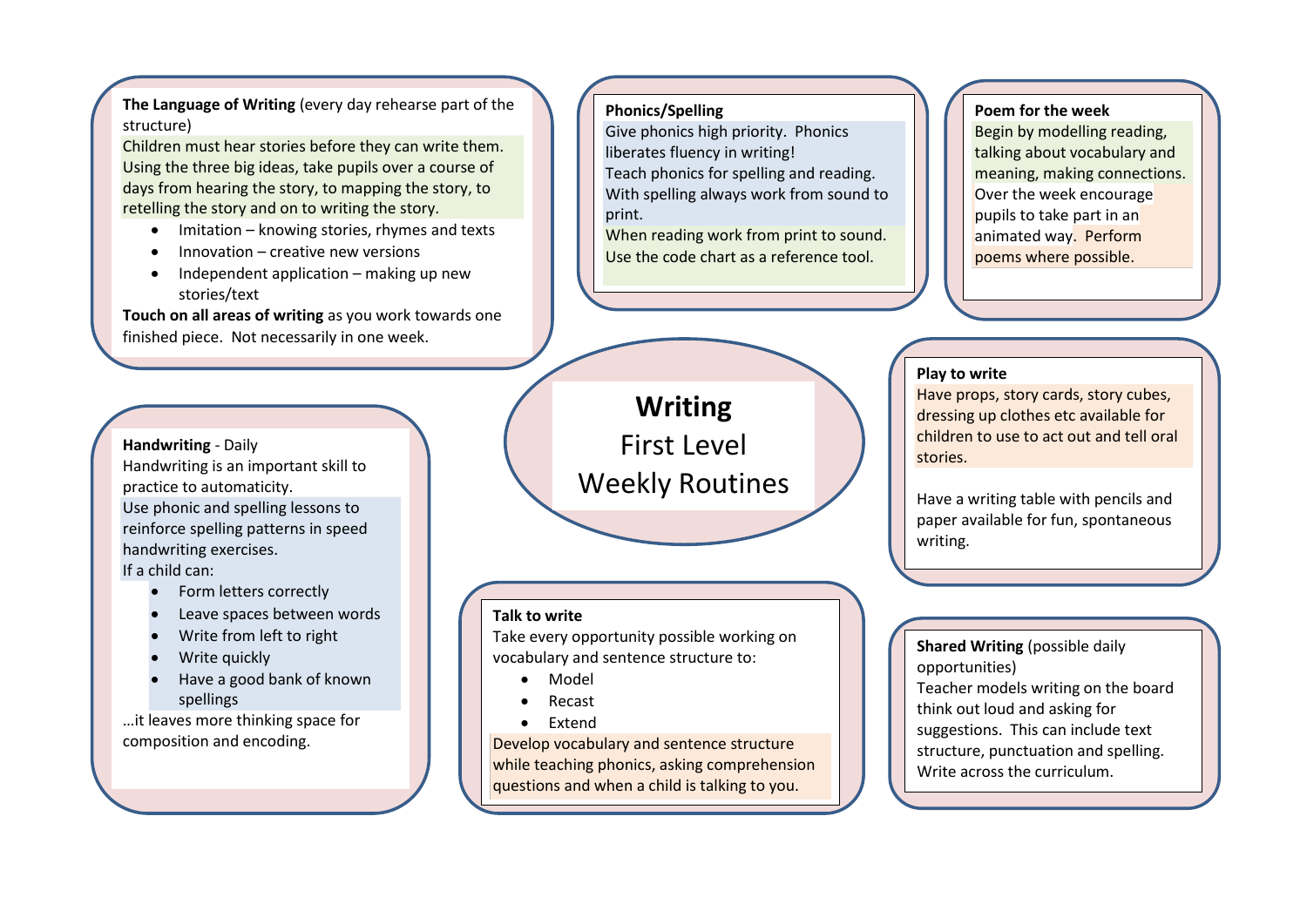**Daily Spelling work** Work from hearing to print **Monday** - Hear it and say it! chocolate Stretch it and count it!  $ch - o - c - o - l - a - te$ Write it and mean it! chocolate And put it in a sentence **Tuesday** - Syllables and rhymes cho/co/late = 3 syllables **Wednesday** – Parts of speech **Thursday** - Roots and Shoots **Friday** - Apply and assess A chicken has feathers and pecks.

Play word games to give pupils practice in categorising graphemes and base meanings.

Link phonics into:

- Handwriting
- Vocabulary
- Grammar
- Punctuation
- Reading (decoding)
- Spelling (encoding)

**Rhyme for the week**

Begin by modelling reading, talking about vocabulary and meaning, making connections. Over the week encourage pupils to take part in an animated way. Perform poems where possible.

This is important for pupils to be able to categorise words into family units: sound units and meaning units.

> **Phonics/Spelling** First Level Weekly Routines

#### **Vocabulary**

Take every opportunity to work on vocabulary and sentence structure:

- Model
- Recast
- Extend

Do this while teaching, talking, reading and listening to your pupils.

## **Phonological Awareness**

Revise this every day. (60 secs)

- Think of a word
- Say it
- Stretch it
- Clap out the syllables
- Think of another word which begins with the same sound
- Think of another word which rhymes with it.

#### **Handwriting**

Link your phonics to handwriting. When your phonics patterns are practiced through handwriting, it makes it a more multisensory experience. This can aid spelling by having a more kinaesthetic flow to known spelling patterns.